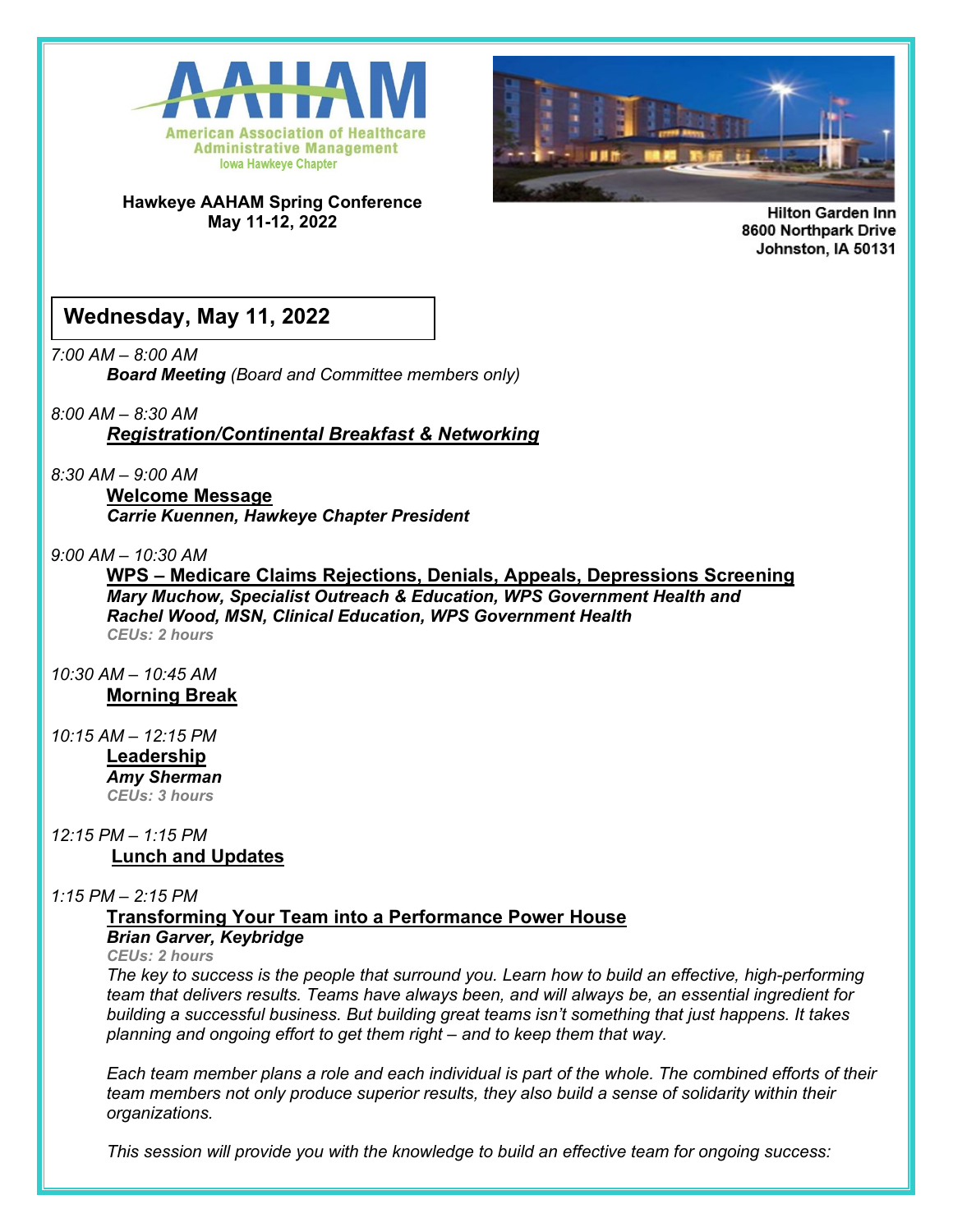- *The 10 Keys to High Performing Team;*
- *Hire the best possible individuals and motivate mid-performers to become rock stars;*
- *Establish KPIs for team accountability.*

#### *2:15 PM – 2:30 PM* **Afternoon Break**

*2:30PM – 3:30 PM*

#### **Preventing and Prioritizing Denials** *Lori Zindl, efficientC / OS Healthcare*

*CEUs: 2 hours*

*Employing a denial prevention strategy is the key to getting more of your claims paid on first submission. The more claims that get paid on first submission the more revenue gets to your bottom line. But we can't prevent every denial. When you get a denial, it's important to be able to work your denials in a way that is efficient and will provide the highest return on your efforts. This presentation will outline how to successfully implement a "smart" analytics process along side a denial prevention system to get the greatest ROI on their overall claims management solution.*

#### *3:30 PM – 4:30 PM*

## **Roundtable – No Surprise Act/Advanced EOBs and Price Transparency** *Audra Ford, Madison County - Moderating*

*CEUs: 2 hours*

*4:30 PM – 5:30 PM*

**Networking Event with Door Prizes**

## **Thursday, May 12, 2022**

*8:30 AM – 9:30 AM* **Iowa Hospital Association** *Erin Cubit, Director of Government Relations CEUs: 2 hours*

*9:30 AM – 10:30 AM* **National AAHAM**  *Lori Sickelbaugh, AAHAM National President CEUs: 2 hours*

*10:30 AM – 11:30 AM*  **Wellmark Updates**  *Melissa Sudman, Network Provider Engagement CEUs: 2 hours*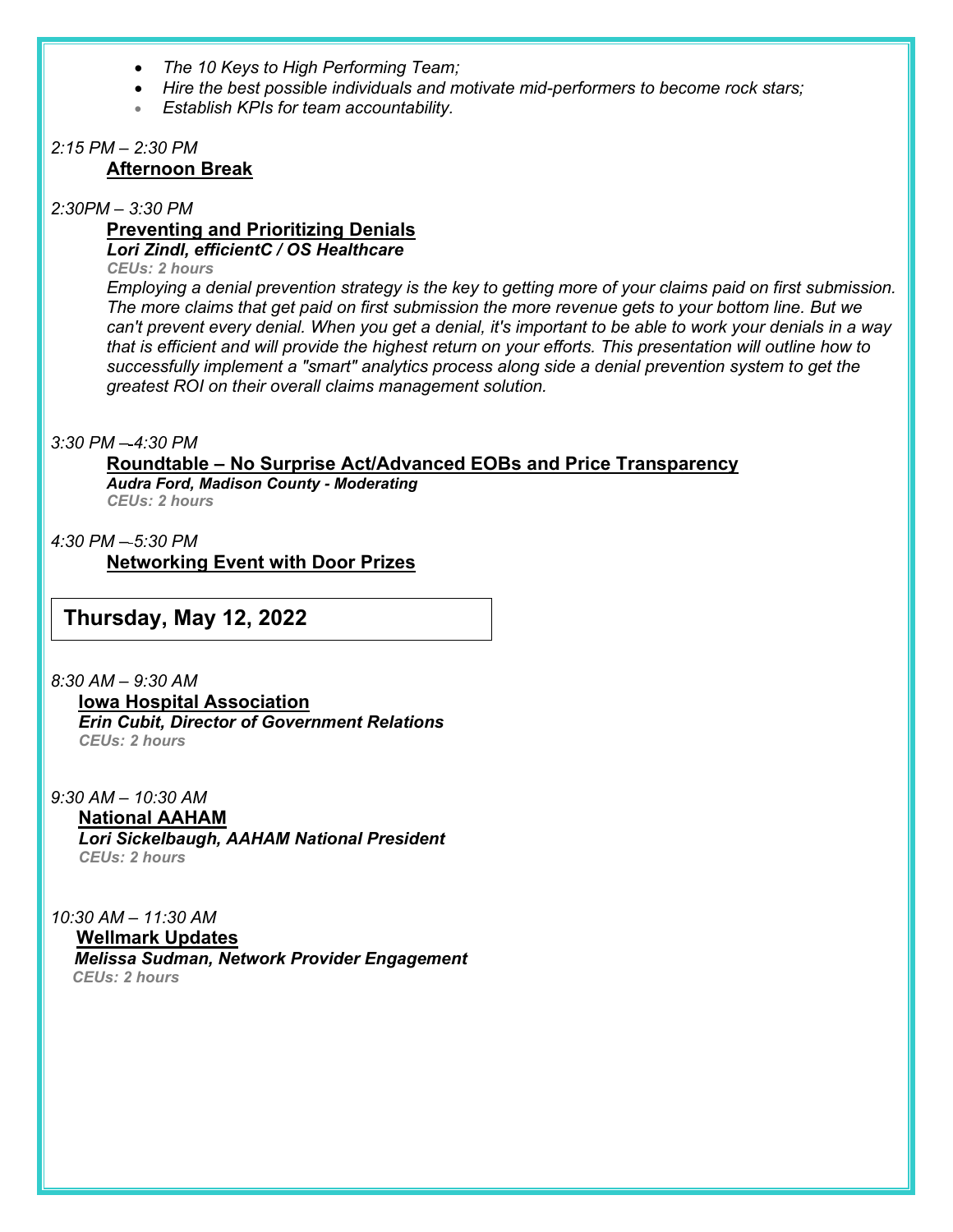# **Speaker Biographies**

## **Erin Cubit – Iowa Hospital Association**

Erin Cubit is the director of government relations at the Iowa Hospital Association. She leads the federal advocacy activities, works on regulatory policies and assists with state advocacy activities at IHA. She currently serves on two nonprofit boards including the Des Moines chapter of New Leaders Council and EyesOpenIowa. Erin is a graduate of the University of Northern Iowa where she received both her bachelor's degree and her Master's in Public Policy. She has worked at IHA since 2018.

## **Mary Muchow – WPS GHA**

Mary E. Muchow is a Specialist in Provider Outreach & Education (POE) and has over 41 years of experience with WPS GHA. Mary has held progressively responsible positions in Claims Examination and Entry, Medical Review, and Training. Prior to joining the POE team, Mary spent several years working in the Benefit Integrity Unit as an investigator and trainer for other staff. Later, as the Medicare Fraud Information Specialist (MFIS), Mary represented multiple Centers for Medicare & Medicaid Services (CMS) contractors as a liaison between federal investigators, prosecutors, CMS, and other agencies. In her MFIS role, Mary often presented relevant Medicare fraud and abuse topics to law enforcement and audiences on a national level.

Mary joined the POE team in 2003. She enjoys supporting and providing outreach activities that meet CMS requirements relative to provider education, including the development of professional and productive provider partnerships with various societies and associations. She also serves as a member of CMS' Medicare Learning Network (MLN) National Provider Education Workgroup.

# **Rachel Wood – WPS GHA**

Rachel has a Bachelor of Science in Nursing (RN/BSN) from West Chester University in West Chester, PA. She has a Master of Science in Nursing (MSN) focusing on Nursing Informatics from the University of Maryland, Baltimore.

Her Medicare experience began in 2015. She began working with Medicare in 2017 and joined our team in 2021. She provides clinical education to WPS affiliates throughout the US.

Before joining us, she worked in the Utilization Management department at Independence Blue Cross in Philadelphia, PA. Her responsibilities included:

• Reviewing Prior Authorizations for chemotherapy and other high-cost medication requests for Medicare and Commercial members

• Quality improvement projects

Prior to working in health insurance and Medicaid, Rachel practiced clinically at Johns Hopkins Hospital as a psychiatric nurse. She specialized on the treatment of eating disorders.

# **Lori Zindl, OS Healthcare**

An entrepreneur and industry leader, Lori Zindl built OS inc., her thriving Wisconsin-based business, on the principles of valuing both clients and employees – equally. Under her direction, OS inc. has become the foremost authority in revenue cycle management for hospitals, clinics and other healthcare providers. Lori has more than 25 years of experience in the revenue cycle management field. She is a nationally recognized speaker, seminar leader, consultant and trainer. Lori has also developed well-received training A/R collection and billing programs, and she has penned several articles for various trade journals.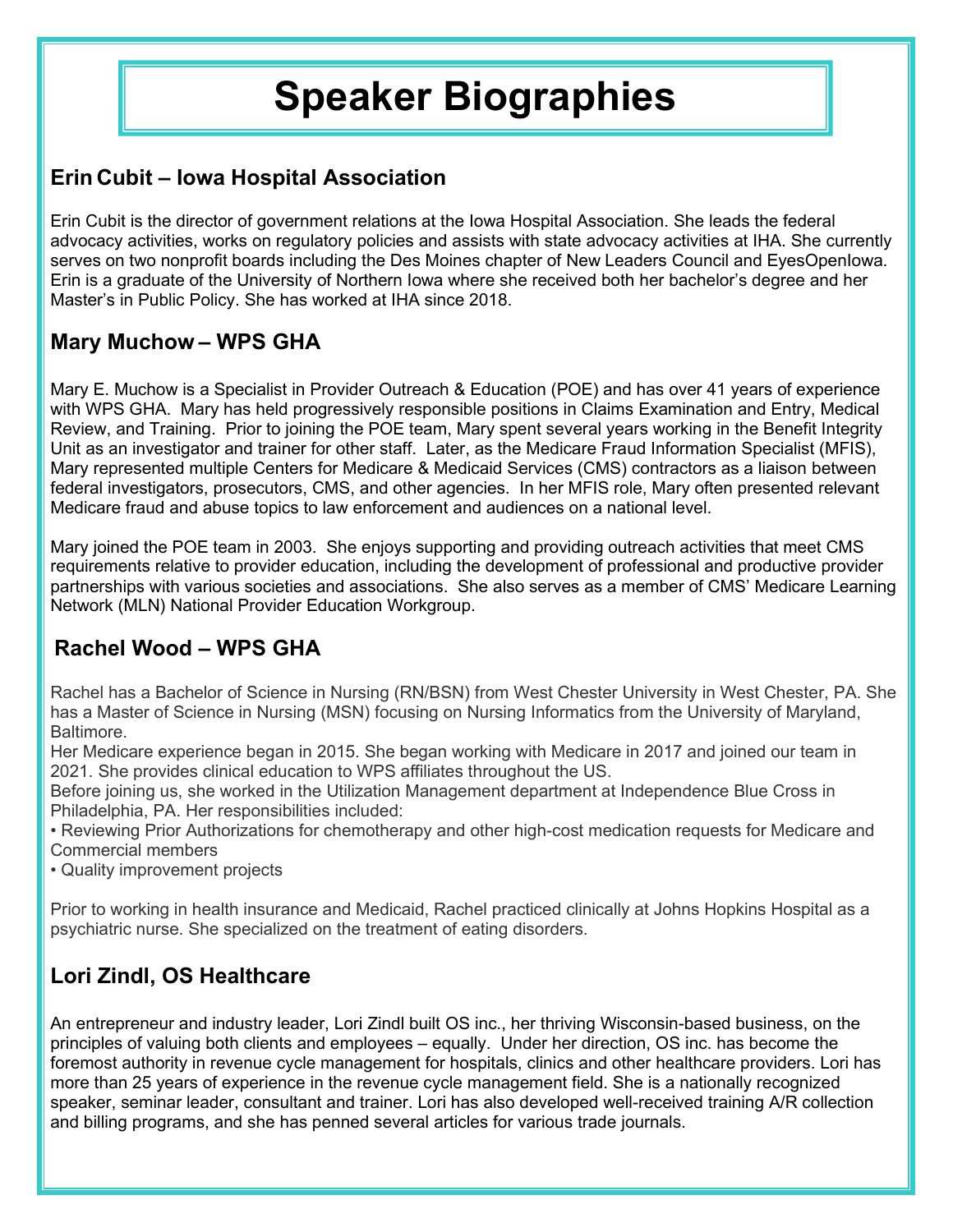Never one to shy away from innovation, Lori spearheaded the development of *efficientC* – OS inc.'s state-of-theart proprietary claim processing and denial management software. Building on the success of *efficientC*, strong client partnerships, a talented staff and proven business philosophies, OS inc. effectively manages billions in client receivables while maintaining GDRO in the 30's and 40's.

## **Brian Garver, Senior VP, KeyBridge Medical Revenue Care**

Brian Garver is a passionate business development leader in the Healthcare Revenue Cycle space with over 20 years of leadership experience. Brian is also nationally recognized as an expert facilitator and speaker focused on Patient Experience, Organizational Culture and Business Leadership. In his presentations, Brian delivers actionable content with an engaging, compelling message that will inspire new, thoughtful changes within your team.

His ability to touch each and every attendee with humor, emotion, empathy and care have made his presentations nationally recognized and highly sought after. His powerful speaking engagements have taken him across the country from New York to Los Angeles with many stops in between.

Brian resides in Lima, Ohio and is an active member of the American Association of Healthcare Administrative Management (AAHAM) and the Healthcare Financial Management Association (HFMA).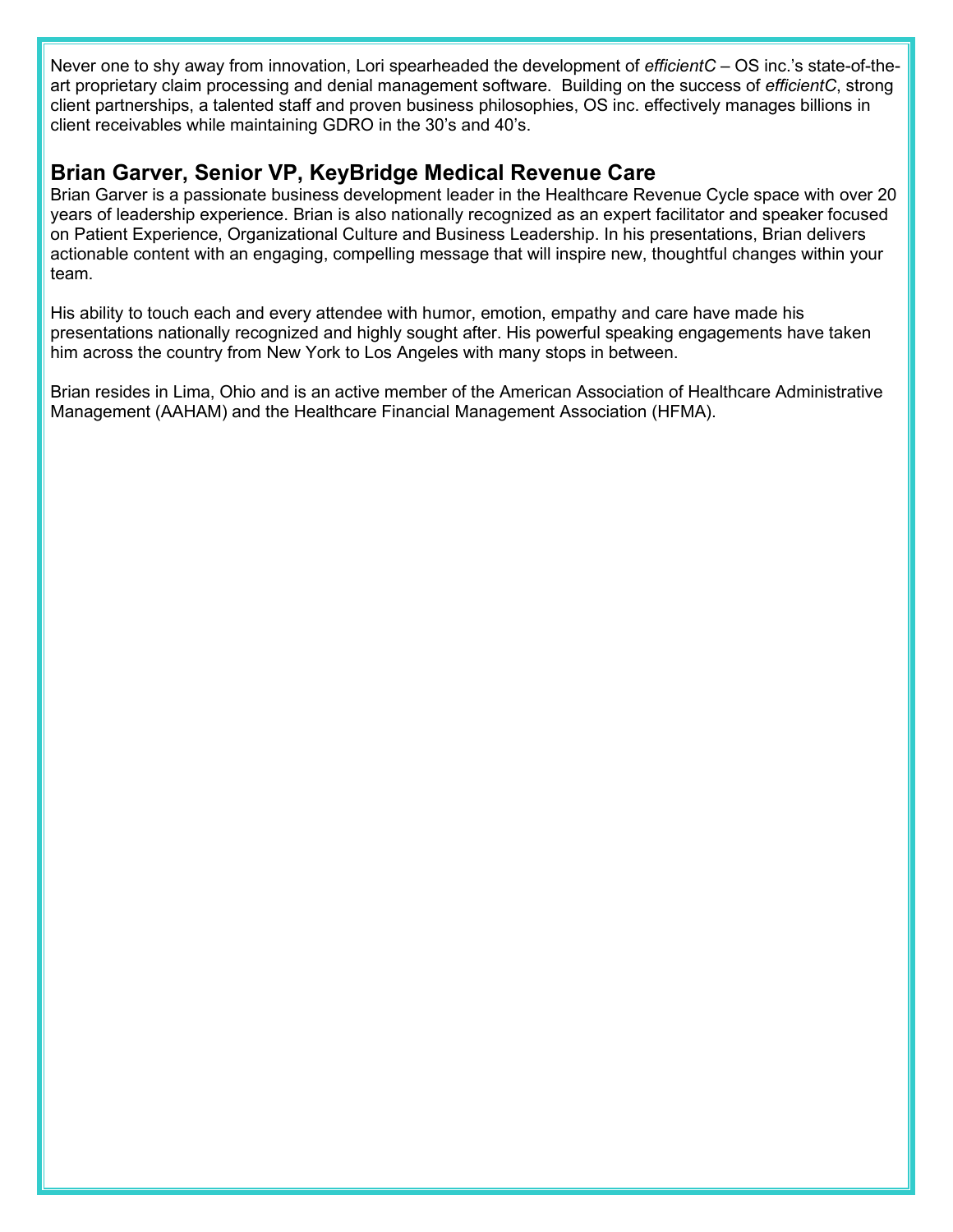# **Corporate Sponsors**

## **PLATINUM SPONSOR**

**Meduit Letisha Johnson CRCS-P, CRCS-I, CHFP, CCAE Phone: (309) 292-5562 E-mail: [ljohnson@meduitrcm.com](mailto:ljohnson@meduitrcm.com)** [www.meduitrcm.com](http://www.meduitrcm.com/)



The Hauge Group Charlie Cole Phone: (605) 336-9490 E-mail: [charliec@thehaugegroup.com](mailto:charliec@thehaugegroup.com) [www.thehaugegroup.com](http://www.thehaugegroup.com/)



The Collection Agency That Cares

**Brian Grimes Phone: (800) 383-0234 E-mail: [bgrimes@creditiowa.com](mailto:bgrimes@creditiowa.com) [www.creditiowa.com/](http://www.creditiowa.com/)**

## **GOLD SPONSORS**



**Dave Glyzewski Phone: (262) 544-4442 E-mail: [dglyzewski@os-healthcare.com](mailto:dglyzewski@os-healthcare.com) [www.efficientc.net/](http://www.efficientc.net/)**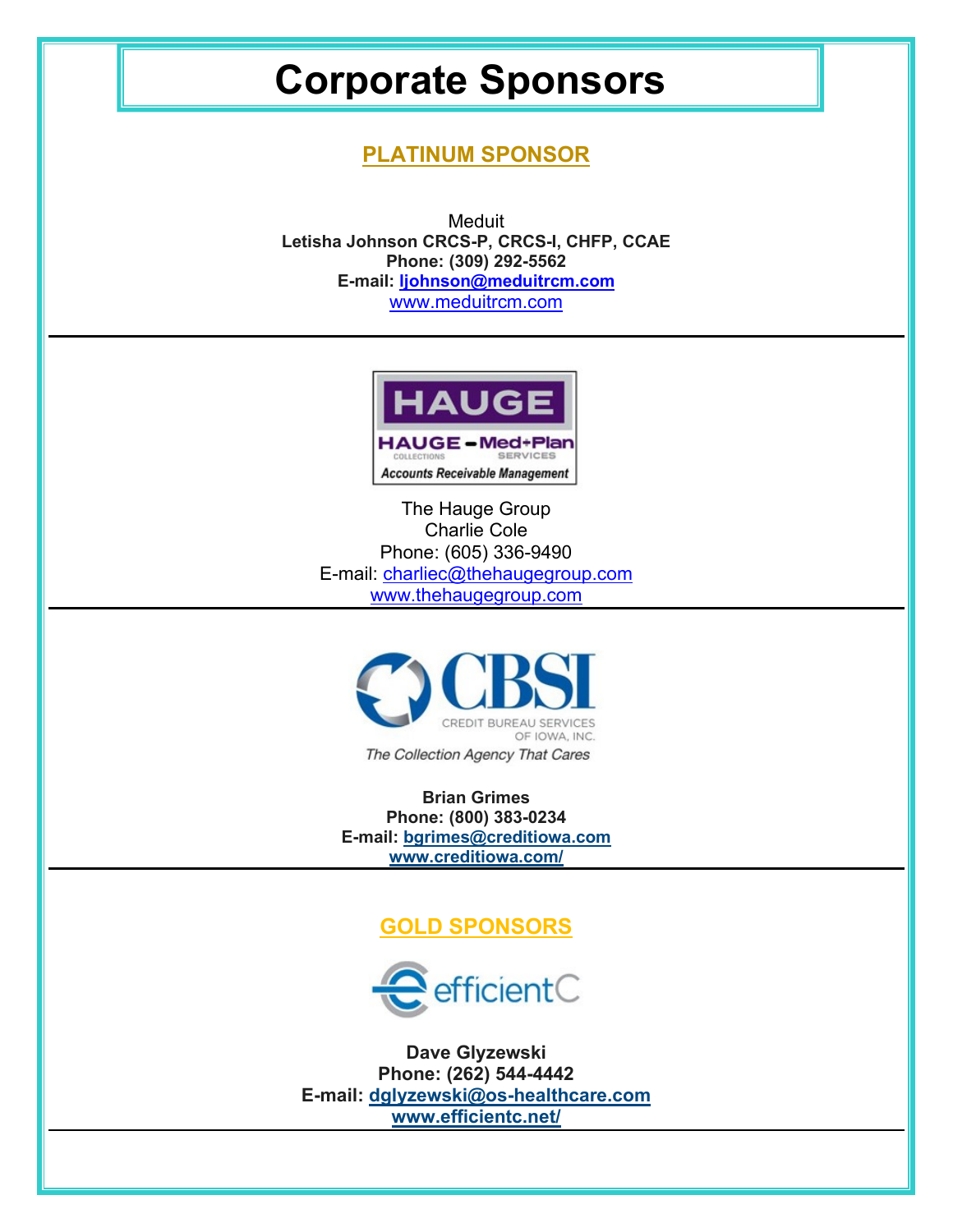

**Xander Younce Phone: 734-254-1199 Email: [ayounce@helpfinancial.com](mailto:ayounce@helpfinancial.com) [www.helpfinancial.com](http://www.helpfinancial.com/)**



**Rick Reeves Phone: (715) 486-2100 E-mail: [robert.padron@alliance-collections.com](mailto:robert.padron@alliance-collections.com) [www.revcycle.com/](http://www.revcycle.com/)**

> **Credit Management Services, Inc. Zach Shultz Phone: 308.382.3000**